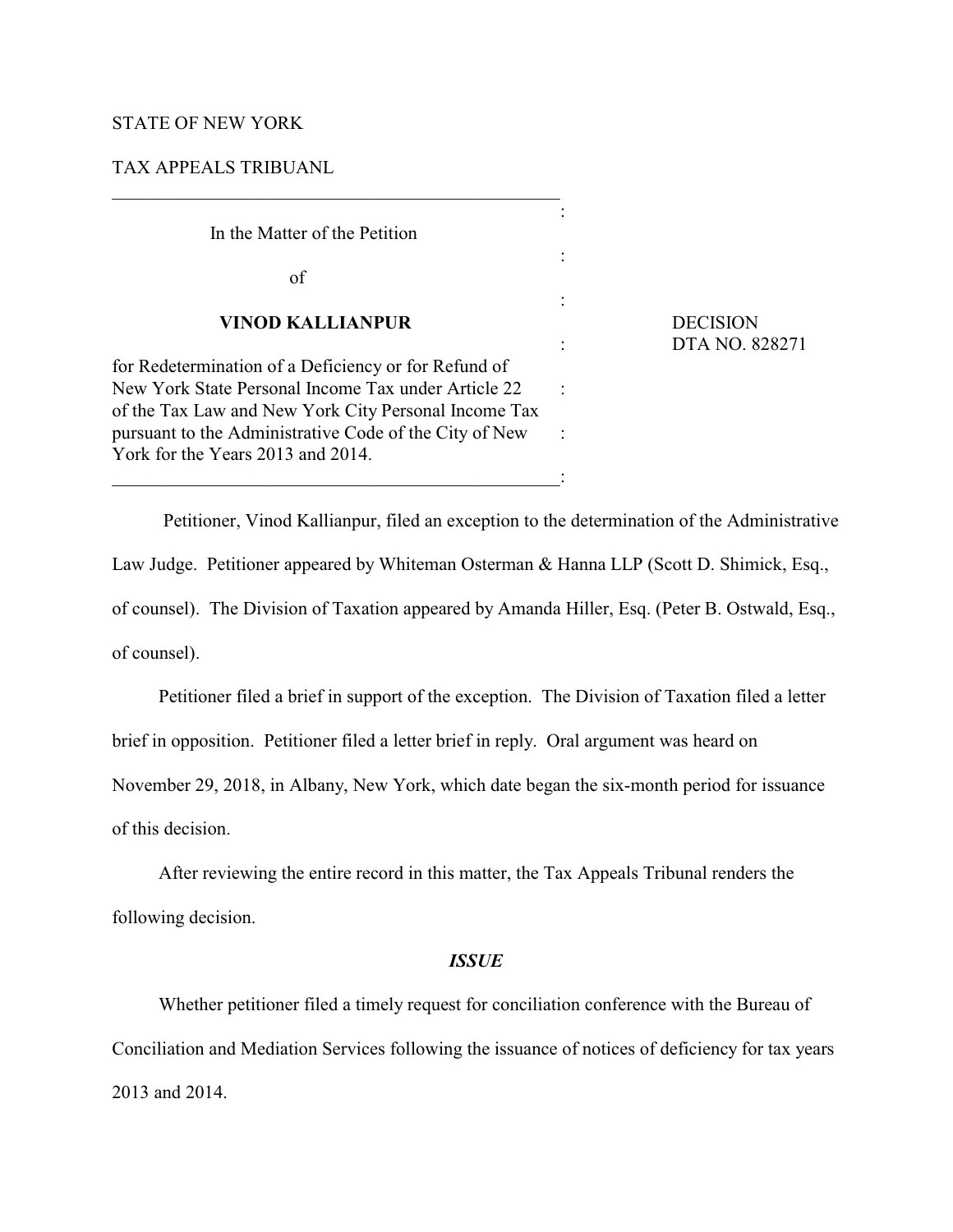#### *FINDINGS OF FACT*

We find the facts as determined by the Administrate Law Judge except for findings of fact 1, 4, 5, 6 and 15, which have been modified to more accurately reflect the record. We have also made additional findings of fact, numbered 16 and 17 herein. The Administrative Law Judge's findings of fact, the modified findings of fact and the additional findings of fact are set forth below.

1. The Division of Taxation (Division) issued the following notices of deficiency (notices):

| Notice #    | Tax Year | Notice Date     |
|-------------|----------|-----------------|
| L-045170762 | 2014     | August 17, 2016 |
| L-045173785 | 2013     | August 22, 2016 |

2. Petitioner filed a request for conciliation conference (request) with the Bureau of Conciliation and Mediation Services (BCMS) in protest of the notices. The request was postmarked April 24, 2017 and received by BCMS on April 26, 2017.

3. On May 12, 2017, BCMS issued a conciliation order dismissing request to petitioner. The order determined that petitioner's protest of the subject notices was untimely and stated, in

part:

"The Tax Law requires that a request be filed within 90 days from the date of the statutory notice. Since the notice(s) was issued on August 17, 2016 and August 22, 2016, but the request was not received until April 26, 2017, or in excess of 90 days, the request is late filed."

4. Petitioner filed a petition with the Division of Tax Appeals in protest of the conciliation order dismissing request on July 17, 2017. The Division filed a motion to dismiss the petition or, alternatively, for summary determination on November 16, 2017, arguing that the notices were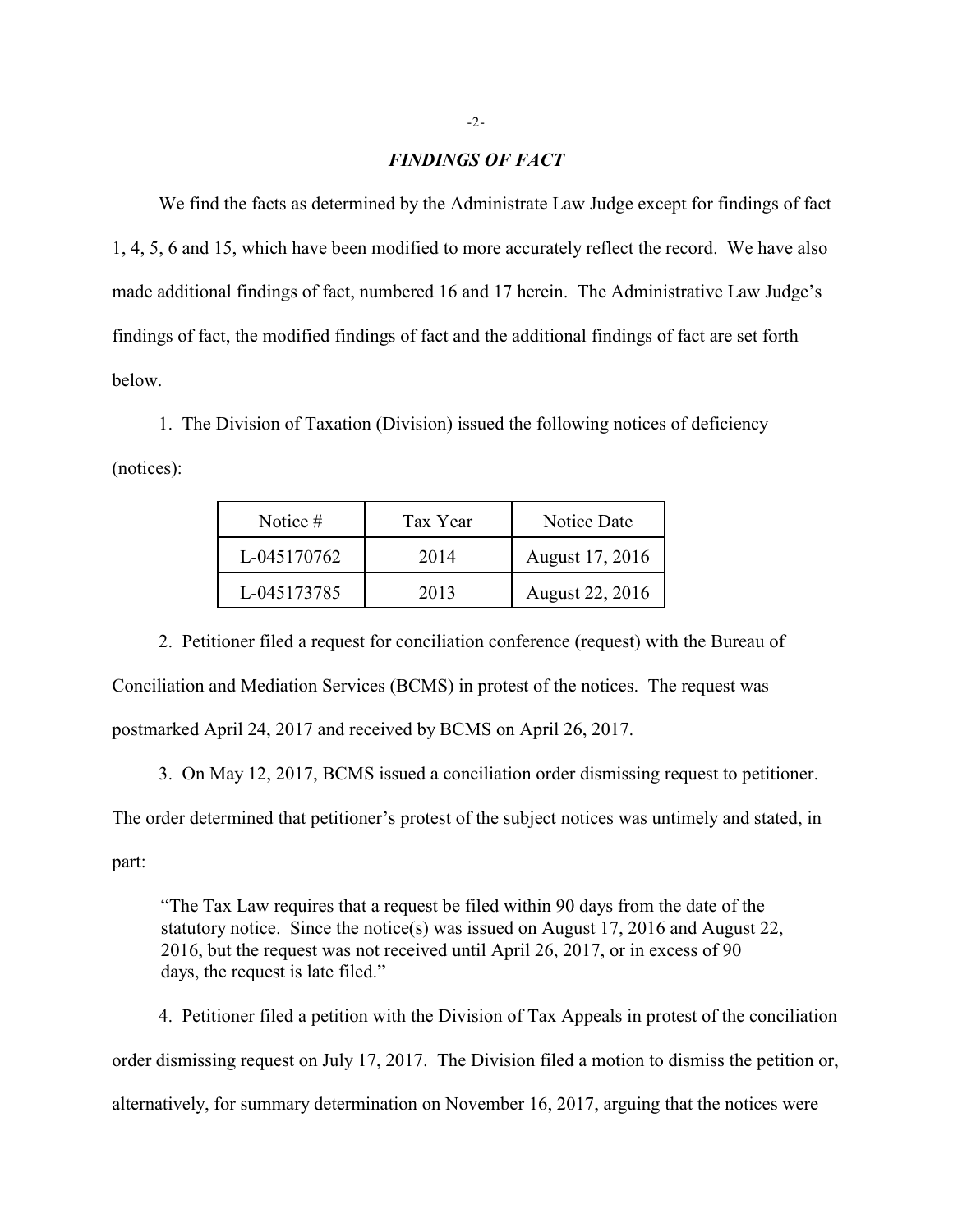properly mailed to petitioner's last known address. Petitioner filed a cross motion for summary determination.

5. To show proof of proper mailing of notice number L-045170762, dated August 17, 2016, the Division provided the following with its motion papers: (i) an affidavit, dated October 18, 2017, of Deena Picard, a Data Processing Fiscal Systems Auditor 3 and the Acting Director of the Division's Management Analysis and Project Services Bureau (MAPS); (ii) a "Certified Record for DTF-962-E - Not of Deficiency DTF - 962-F-E - Not of Def Follow Up" (CMR) postmarked August 17, 2016; (iii) an affidavit, dated October 24, 2017, of Fred Ramundo, a Stores and Mail Operations Supervisor in the Division's mail room; (iv) a copy of the August 17, 2016 notice with the associated mailing cover sheet; (v) a copy of petitioner's request for conciliation conference, postmarked April 24, 2017; (vi) petitioner's New York nonresident and part-year resident income tax returns for the years 2012, 2014 and 2015, dated October 15, 2013, October 15, 2015, and October 17, 2016, respectively, each of which lists the same address in Schenectady, New York for petitioner as that listed on the subject notices; and (vii) form IT-370 applications for automatic six-month extension of time to file for the years 2013, 2014, 2015 and 2016 for Vinod and Renu Kallianpur, which list the same address in Schenectady, New York for petitioner as that listed on the subject notices. The 2014 income tax return was the last return filed with the Division by petitioner before the notices were issued.

6. To show proof of proper mailing of notice number L-045173785, dated August 22, 2016, the Division provided the following with its motion papers: (i) an affidavit, dated October 18, 2017, of Deena Picard, a Data Processing Fiscal Systems Auditor 3 and the Acting Director of the Division's Management Analysis and Project Services Bureau (MAPS); (ii) a "Certified

-3-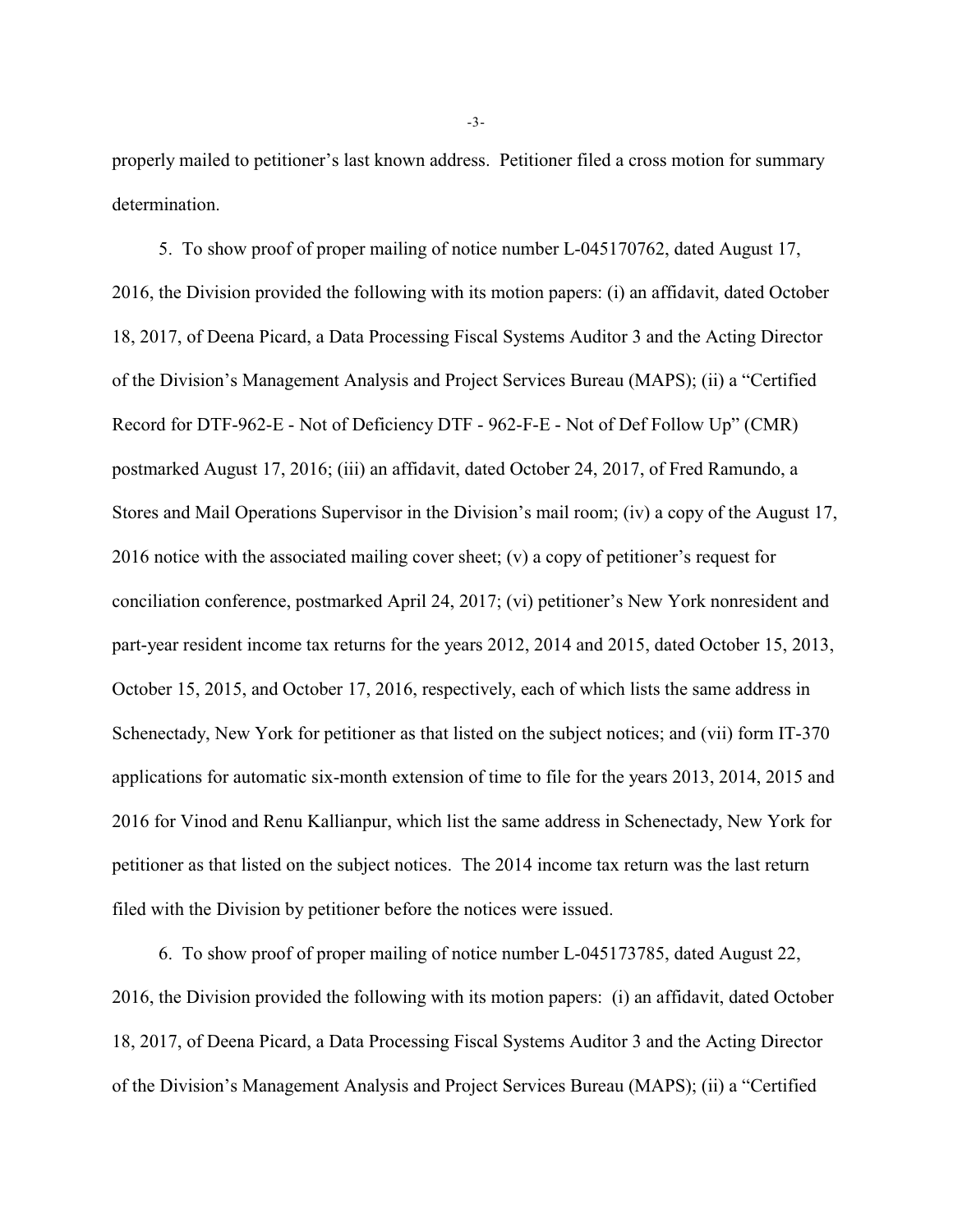Record for DTF-962-E - Not of Deficiency DTF - 962-F-E - Not of Def Follow Up" (CMR) postmarked August 22, 2016; (iii) an affidavit, dated October 24, 2017, of Fred Ramundo, a Stores and Mail Operations Supervisor in the Division's mail room; (iv) a copy of the August 22, 2016 notice with the associated mailing cover sheet; (v) a copy of petitioner's request for conciliation conference, postmarked on April 24, 2017; (vi) petitioner's New York nonresident and part-year resident income tax returns for the years 2012, 2014 and 2015, dated October 15, 2013, October 15, 2015, and October 17, 2016, respectively, each of which lists the same address in Schenectady, New York for petitioner as that listed on the subject notices; and (vii) form IT-370 applications for automatic six-month extension of time to file for the years 2013, 2014, 2015 and 2016 for Vinod and Renu Kallianpur, which list the same address in Schenectady, New York for petitioner as that listed on the subject notices. The 2014 income tax return was the last return filed with the Division by petitioner before the notices were issued.

7. The affidavits of Deena Picard, who has been a Data Processing Fiscal Systems Auditor 3 since February 2006 and has been Acting Director of MAPS since May 2017, set forth the Division's general practice and procedure for processing statutory notices. Ms. Picard is the Acting Director of MAPS, which is responsible for the receipt and storage of CMRs, and is familiar with the Division's Case and Resource Tracking System (CARTS) and the Division's past and present procedures as they relate to statutory notices. Statutory notices are generated from CARTS and are predated with the anticipated date of mailing. Each page of the CMR lists an initial date that is approximately 10 days in advance of the anticipated date of mailing. Following the Division's general practice, this date was manually changed on the first and last page of the CMRs, in the present case, to the actual mailing dates of "8/17/16" and "8/22/16." In

-4-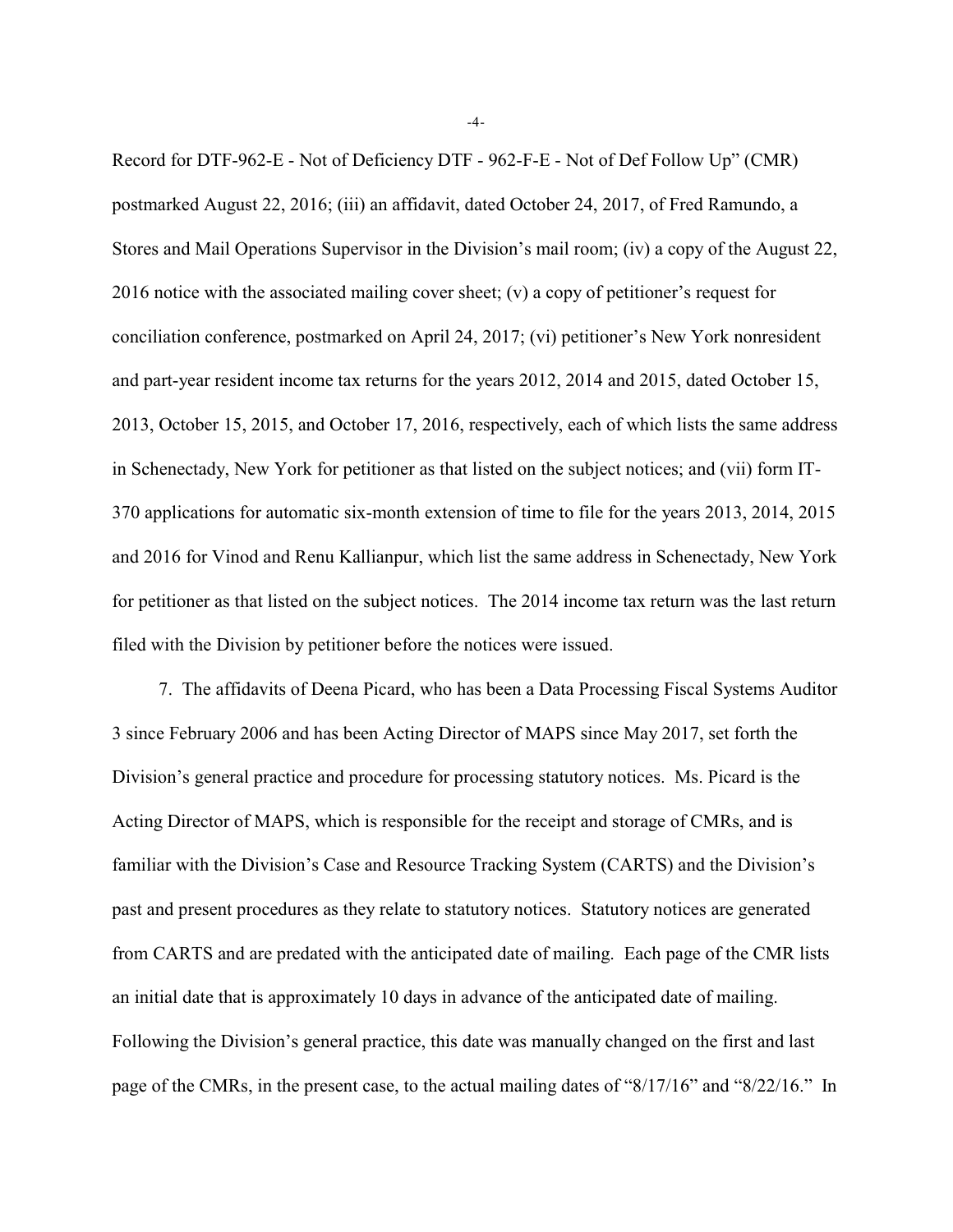addition, as described by Ms. Picard, generally, all pages of the CMR are banded together when the documents are delivered into possession of the United States Postal Service (USPS) and remain so when returned to the Division. According to Ms. Picard, the pages of the CMR stay banded together unless otherwise ordered. The page numbers of the CMR run consecutively, starting with "PAGE: 1," and are noted in the upper right corner of each page.

8. All notices are assigned a certified control number. The certified control number of each notice is listed on a separate one-page mailing cover sheet, which also bears a bar code, the mailing address and the Departmental return address on the front, and taxpayer assistance information on the back. The certified control number is also listed on the CMR under the heading entitled "Certified No." The CMR lists each notice in the order the notices are generated in the batch. The assessment numbers are listed under the heading "Reference No." The names and addresses of the recipients are listed under "Name of Addressee, Street, and PO Address."

9. The August 17, 2016 CMR consists of 9 pages and lists 117 certified control numbers along with corresponding assessment numbers, names and addresses. Each page of the CMR includes 11 to 15 such entries. Ms. Picard notes that the copy of the CMR that is attached to her affidavit has been redacted to preserve the confidentiality of information relating to taxpayers who are not involved in this proceeding. A USPS representative affixed a postmark dated August 17, 2016 to each page of the CMR, initialed each page, and wrote and circled the number "117" on page 9 next to the heading "Total Pieces Received at Post Office."

10. Page 8 of the August 17, 2016 CMR indicates that the notice number L-045170762, with certified control number 7104 1002 9735 2951 7245, was mailed to petitioner at the Schenectady, New York, address listed on the subject notice. The corresponding mailing cover

-5-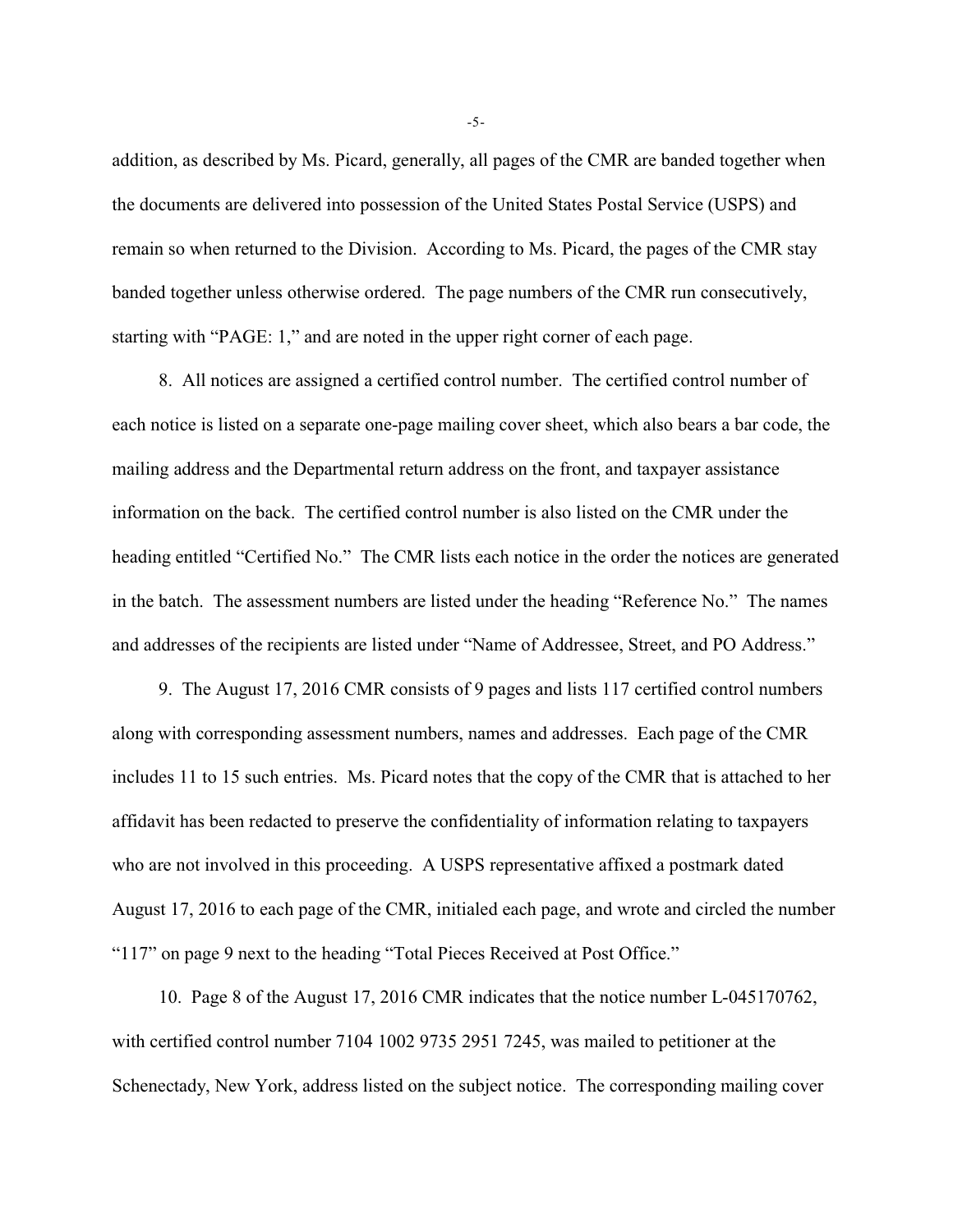sheet, attached to the Picard affidavit as exhibit "B," bears this certified control number and petitioner's name and address as noted.

11. The August 22, 2016 CMR consists of 29 pages and lists 421 certified control numbers along with corresponding assessment numbers, names and addresses. Each page of the CMR includes 11 to 15 such entries. Ms. Picard notes that the copy of the CMR that is attached to her affidavit has been redacted to preserve the confidentiality of information relating to taxpayers who are not involved in this proceeding. A USPS representative affixed a postmark dated August 22, 2016 to each page of the CMR, initialed each page, and wrote the number "421" on page 29 next to the heading "Total Pieces and Amounts."

12. Page 28 of the August 22, 2016 CMR indicates that the notice number L-045173785, with certified control number 7104 1002 9735 2978 9369, was mailed to petitioner at the Schenectady, New York, address listed on the subject notice. The corresponding mailing cover sheet, attached to the Picard affidavit as exhibit "B," bears this certified control number and petitioner's name and address as noted.

13. Each of the affidavits of Fred Ramundo, a supervisor in the mail room since 2013 and currently a Stores and Mail Operations Supervisor, describes the mail room's general operations and procedures. Mr. Ramundo attests that he is familiar with the Division's present and past office procedures as related to statutory notices, and that these procedures have remained essentially unchanged since approximately 1992. The mail room receives the notices and places them in an "Outgoing Certified Mail" area. Mr. Ramundo confirms that a mailing cover sheet precedes each notice. A staff member retrieves the notices and mailing cover sheets and operates a machine that puts each notice and mailing cover sheet into a windowed envelope. Staff

-6-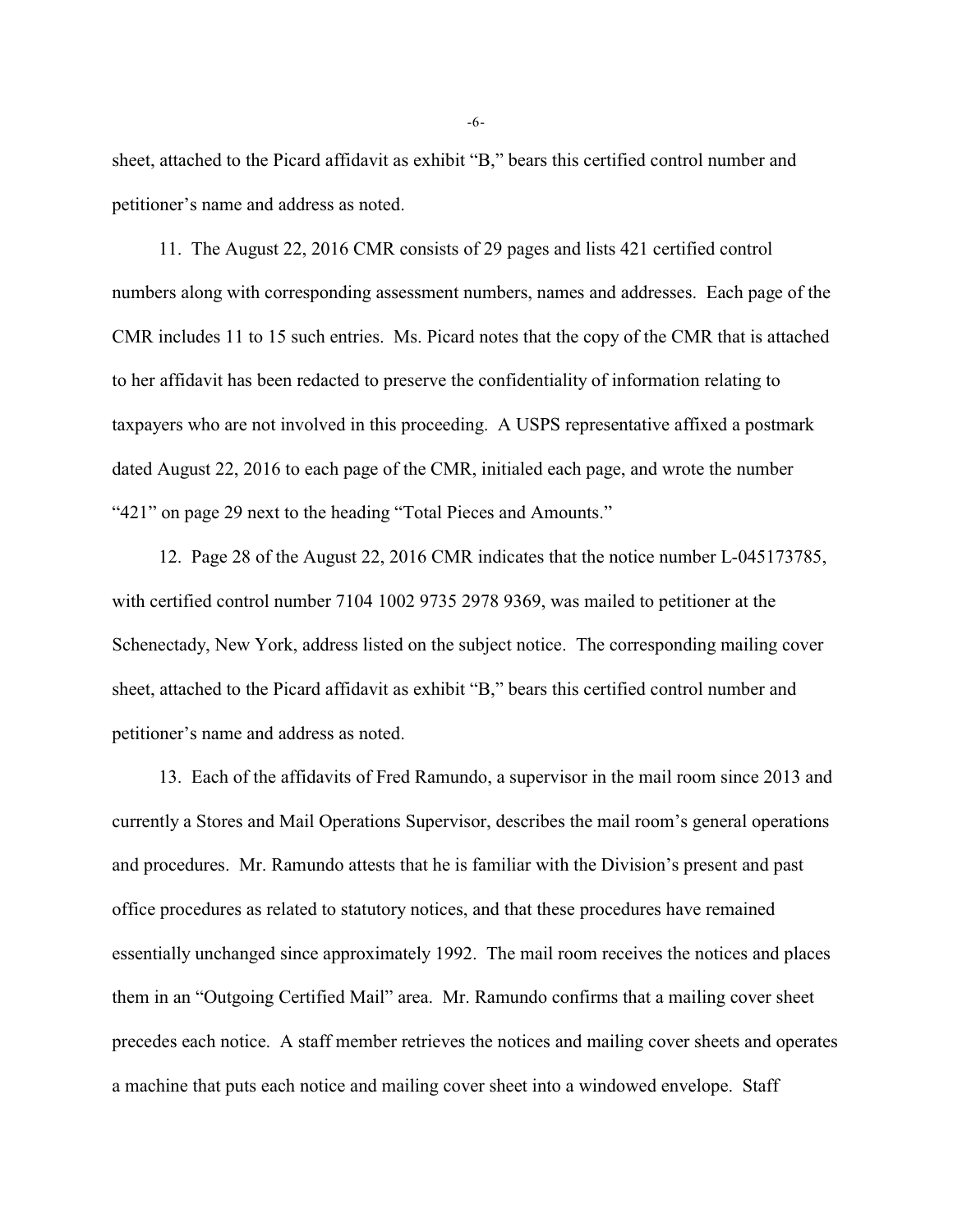members then weigh, seal and place postage on each envelope. The first and last pieces listed on the CMR are checked against the information contained on the CMR. A clerk then performs a random review of 30 or fewer pieces listed on the CMR by checking those envelopes against the information contained on the CMR. A staff member then delivers the envelopes and the CMR to one of the various USPS branches located in the Albany, New York area. A USPS employee affixes a postmark and also places his or her initials or signature on the CMR, indicating receipt by the post office. The mail room further requests that the USPS either circle the total number of pieces received or indicate the total number of pieces received by writing the number on the CMR. A review of page 9 of the August 17, 2016 CMR indicates that the USPS employee complied with this request by writing and circling the number of pieces received, 117, and initialing the same. The August 22, 2016 CMR reveals that the USPS employee complied with this request by writing the number of pieces received, 421, and initialing the same.

14. According to the Picard and Ramundo affidavits, copies of the subject notices were mailed on the dates indicated as claimed.

15. Petitioner filed a request for conciliation conference, dated July 14, 2016, in protest of a notice of disallowance for tax year 2012. Petitioner listed an address in Seoul, South Korea on the request for conciliation conference. BCMS responded to the request by letter dated July 25, 2016, sent to petitioner at the Seoul, South Korea, address, stating that a conciliation conference for the tax year 2012 would be scheduled. It appears that petitioner's July 14, 2016 request for conciliation conference also protested statements of proposed audit changes for tax years 2014 and 2013 dated July 1, 2016 and July 5, 2016, respectively. BCMS responded by letter dated July 22, 2016, also sent to the South Korea address, advising petitioner that such protest was

-7-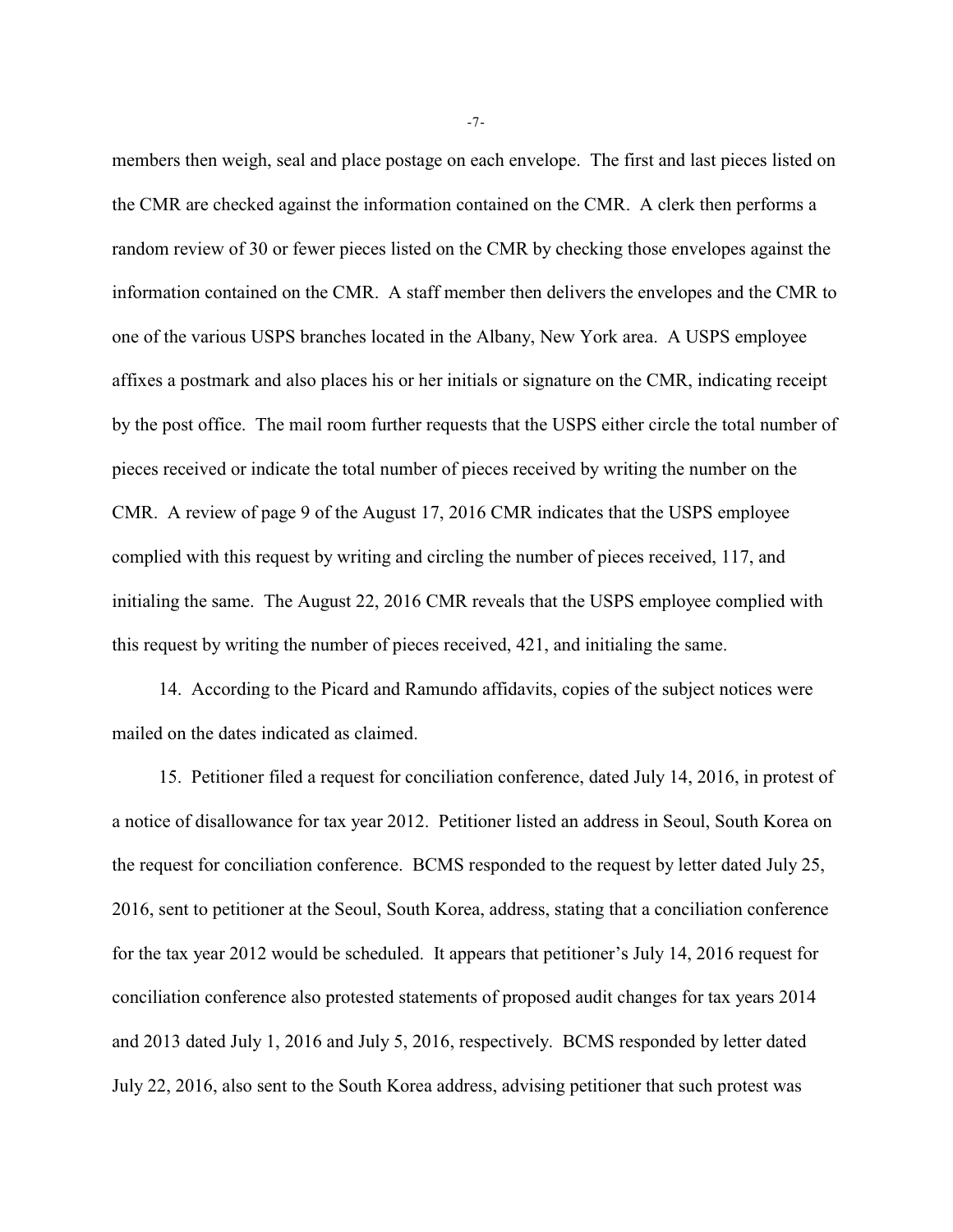premature since notices of deficiency had not been issued for those years.

16. On January 4, 2016, the Division sent a letter to petitioner indicating that his 2012 income tax return had been selected for review and possible audit. That letter and a subsequent request for residency documentation sent on January 5, 2016 were sent to petitioner at the Schenectady address. Thereafter, on March 9, 2016, the Division mailed a statement of proposed audit changes and on May 25, 2016, it mailed a notice of deficiency for the 2012 tax year to the Schenectady address. On July 1, 2016 and July 5, 2016, the Division mailed statements of proposed audit changes for tax years 2014 and 2013, respectively, to petitioner's Schenectady address.

17. On December 28, 2016, petitioner's attorney sent a letter to the Division regarding the assessments for 2013 and 2014. On March 28, 2017, the Division responded with two letters, which indicated that notices of deficiency for 2013 and 2014 had been issued in August 2016. Petitioner's counsel received copies of the subject notices of deficiency from the Division on April 20, 2017 and filed a request for conciliation conference on petitioner's behalf on April 24, 2017, listing petitioner's South Korea address. On May 12, 2017, BCMS issued a conciliation order sent to petitioner's South Korea address dismissing the request as untimely.

# *THE DETERMINATION OF THE ADMINISTRATIVE LAW JUDGE*

The Administrative Law Judge first determined that a motion for summary determination is the proper vehicle to consider the timeliness of petitioner's request and then she reviewed the standards for the granting of such a motion. She noted that the proponent of a summary determination motion must make a prima facie showing of entitlement to judgment as a matter of law and that the opponent of such a motion must produce evidentiary proof in admissible form

-8-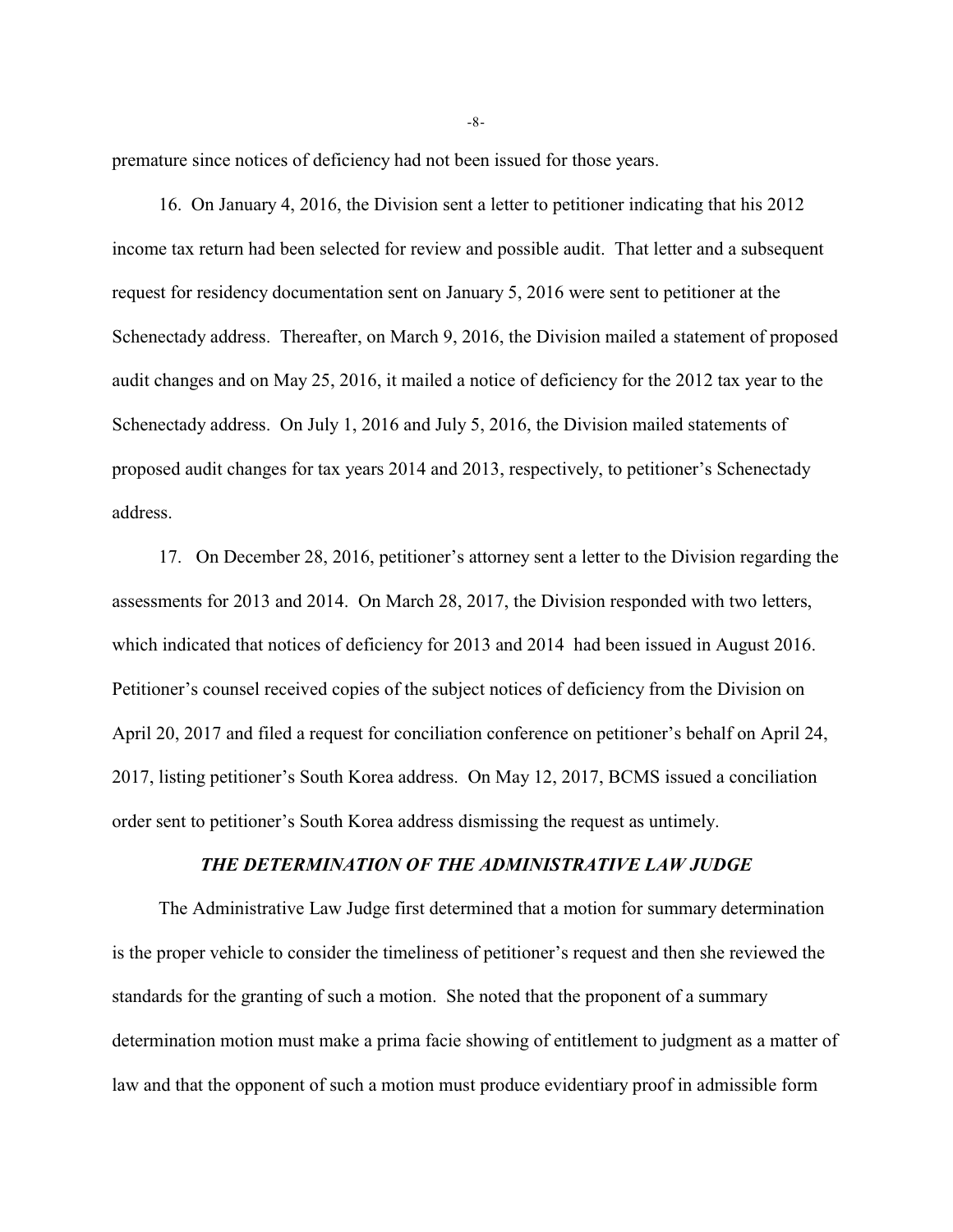sufficient to show material questions of fact requiring a trial.

Next, the Administrative Law Judge reviewed the statutory provisions that provide for administrative review if a taxpayer files a timely protest of a notice of deficiency and she reviewed the law relevant to the timeliness of protests of statutory notices. The Administrative Law Judge observed that where the timeliness of a request for conciliation conference is at issue, the initial inquiry is whether the Division has carried its burden of demonstrating the fact and date of the mailing to petitioner's last known address. The Administrative Law Judge concluded that the Division offered proof sufficient to establish the mailing of the statutory notices for the years 2013 and 2014 to petitioner's Schenectady, New York address on August 22, 2016 and August 17, 2016, respectively. She observed that the affidavits submitted by the Division adequately describe the Division's general mailing procedure as well as the relevant CMRs and thereby establish that the general mailing procedure was followed in this case.

As to the question of petitioner's last known address, the Administrative Law Judge found that the address on the mailing cover sheet and CMRs conform with the address listed on petitioner's 2014 resident income tax return, which satisfies the "last known address" requirement of the law. Thus, she concluded that the Division properly mailed the notices for tax years 2013 and 2014. The Administrative Law Judge determined that petitioner's request for conciliation conference for both notices was filed on April 24, 2017, which date fell beyond the 90-day period of limitations for the filing of such a request. Consequently, she found that the request was untimely and, accordingly, dismissed by the May 12, 2017 conciliation order issued by BCMS.

The Administrative Law Judge next addressed petitioner's contention that his last known

-9-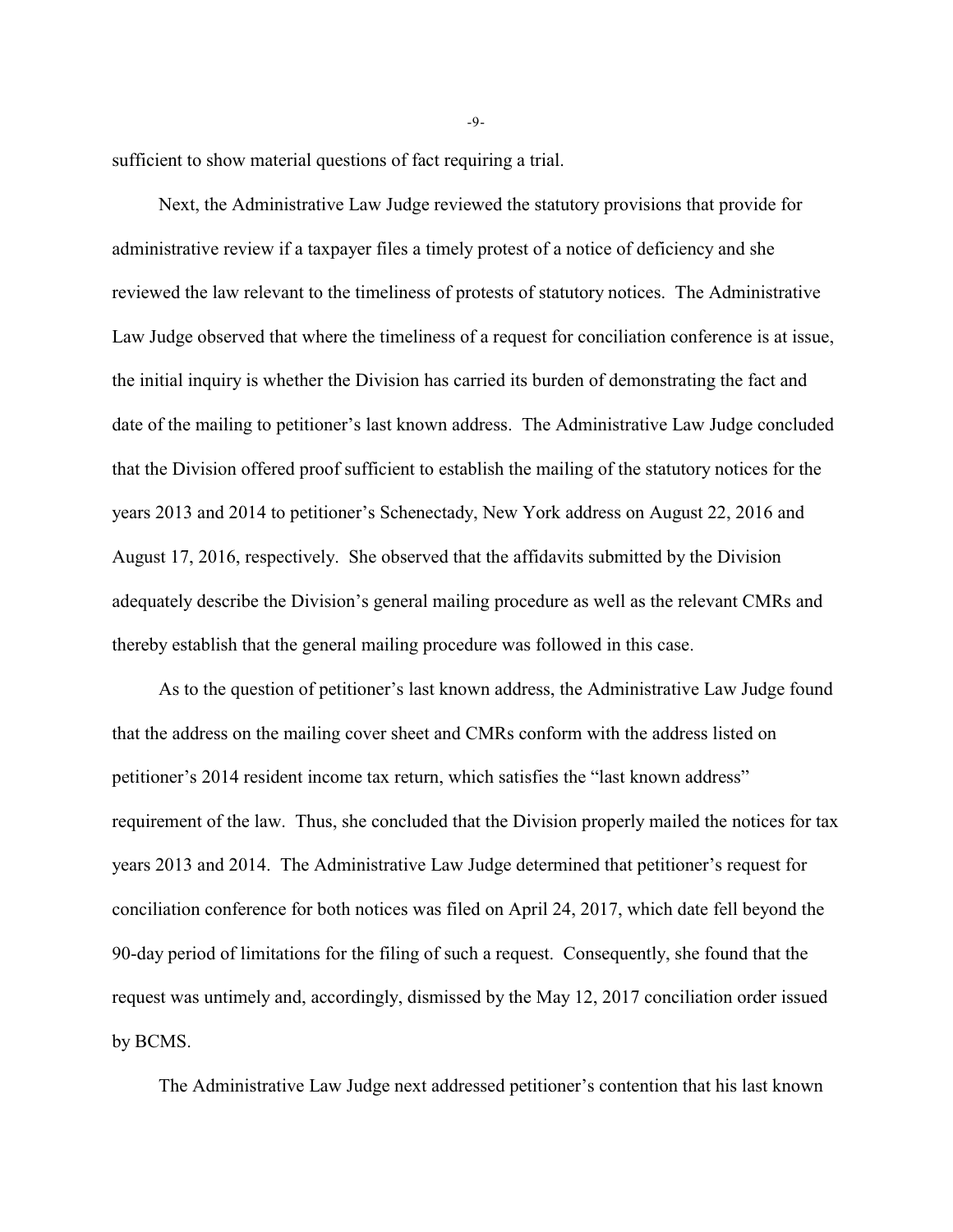address was not the address listed on his most recent tax return but, rather, the address in Seoul, South Korea, that was listed on the request for conciliation conference. The Administrative Law Judge reviewed the definition of last known address set forth in Tax Law § 691. She also referred to federal case law and statutes regarding issuance of analogous statutory notices to clarify the meaning of the term "last known address" and what constitutes an appropriate notification of a change of address. She found that, generally, the last known address is the address listed on the taxpayer's most recent tax return filed with the Internal Revenue Service (IRS), unless there is "clear and concise notification" by the taxpayer of a change of address. The Administrative Law Judge determined that petitioner's most recent return filed before the issuance of the subject notices reported petitioner's address in Schenectady, New York. She found that the request for conciliation conference in protest of the notice of deficiency for tax year 2012 reported petitioner's address as Seoul, South Korea, but did not clearly indicate that the former address was no longer to be used. Further, it did not indicate that the South Korea address was petitioner's new permanent address and, thus, did not give the Division clear and concise notice of a change of address from the Schenectady address listed on petitioner's last filed return. She determined that such correspondence, therefore, was insufficient to provide clear and concise notification of an address change, especially where petitioner used the Schenectady address on his returns both before and subsequent to his request.

The Administrative Law Judge granted the Division's motion for summary determination and denied petitioner's cross motion for summary determination.

### *ARGUMENTS ON EXCEPTION*

Petitioner contends that he began residing in Seoul, South Korea on a permanent basis on

-10-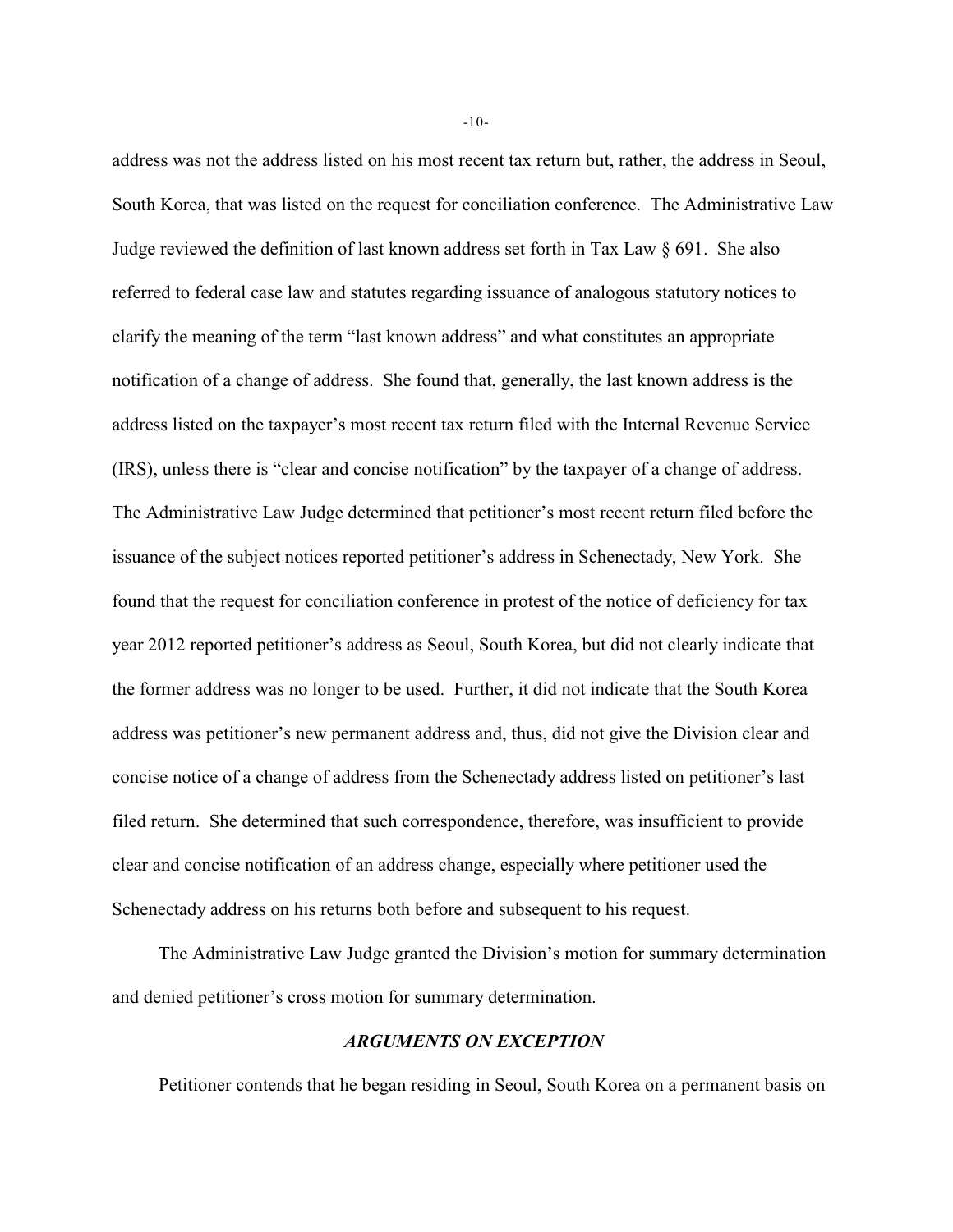October 1, 2012 and that his South Korea address is his last known address. Petitioner argues that the Administrative Law Judge erred in granting the Division's motion and not granting his cross motion because the facts show that the Division failed to correctly mail the subject notices to his last known address. Petitioner contends that his request for a conciliation conference constituted notice of a change of address and that the Division demonstrated actual knowledge of that change of address by virtue of the fact that BCMS sent correspondence to the South Korea address before the subject notices were issued. Petitioner also contends that the Administrative Law Judge erred in not finding an issue of material fact in that the Division's lead person on the audit stated that the subject notices of deficiency were not properly mailed to petitioner's last known address.

The Division responds that the deficiency notices for 2013 and 2014 were properly mailed to petitioner's last known address and that petitioner filed his request for conciliation conference after the expiration of the 90-day limitation period. The Division thus contends that summary determination was properly granted in its favor. The Division argues that petitioner's last known address was the address listed on his 2014 income tax return, which was the last return filed prior to the issuance of the subject notices. It avers that the request for conciliation conference did not provide clear and concise notification to the Division of a change of address and that neither the request nor the correspondence from BCMS established the South Korea address as petitioner's last known address.

#### *OPINION*

We begin our decision in this matter by noting our agreement with the Administrative Law Judge that the Division's alternative motion for summary determination, rather than dismissal, is

-11-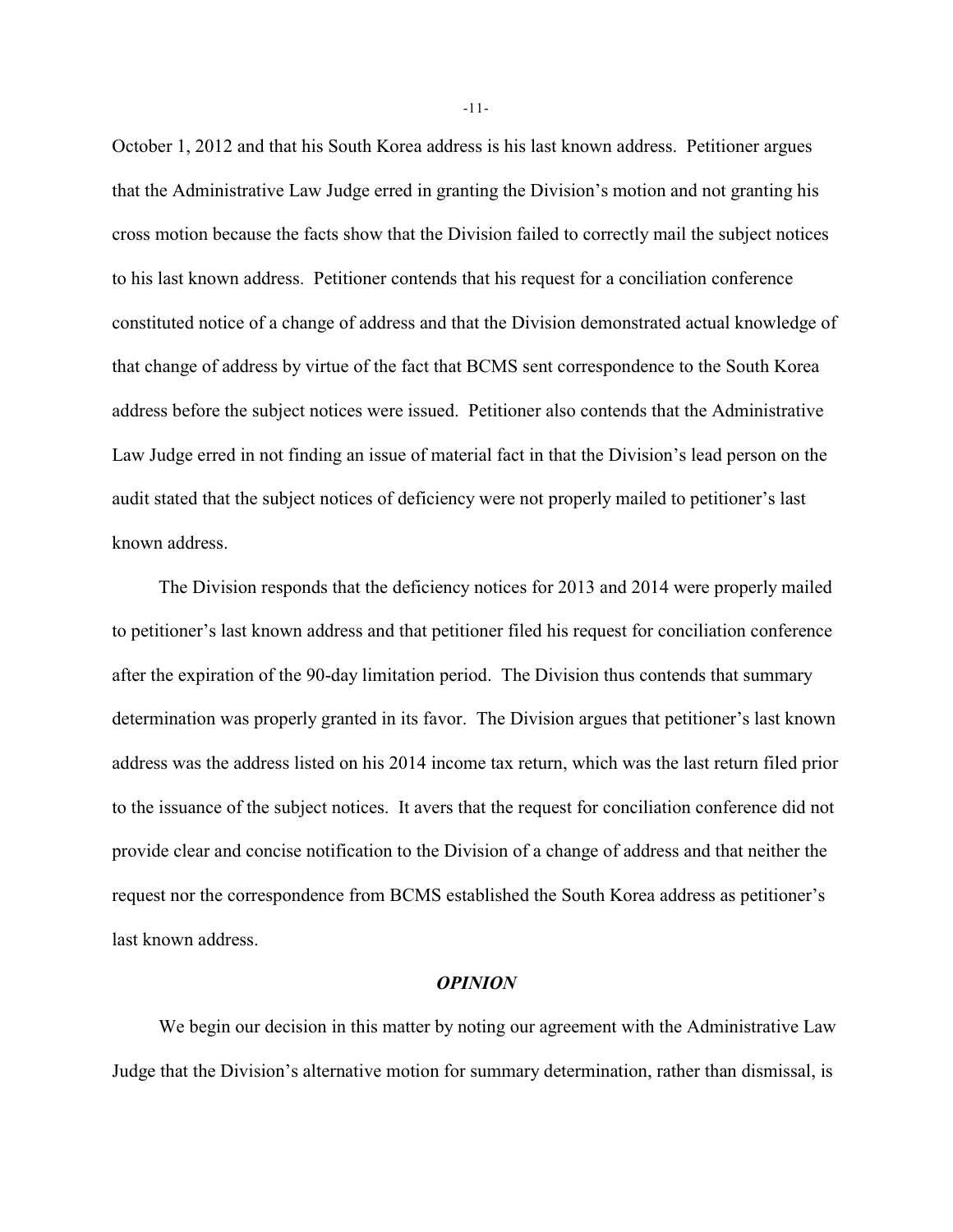the proper vehicle for accelerated determination under our rules (20 NYCRR 3000.9 [b]). Such a motion may be granted "if, upon all the papers and proof submitted, the administrative law judge finds that it has been established sufficiently that no material and triable issue of fact is presented and that the administrative law judge can, therefore, as a matter of law, issue a determination in favor of any party" (20 NYCRR 3000.9 [b] [1]). A motion for summary determination is subject to the same provisions as a motion for summary judgment pursuant to CPLR § 3212 (20 NYCRR 3000.9 [c]). "The proponent of a summary judgment motion must make a prima facie showing of entitlement to judgment as a matter of law, tendering sufficient evidence to eliminate any material issues of fact from the case" (*Winegrad v New York Univ. Med. Ctr.*, 64 NY2d 851, 853 [1985], *citing Zuckerman v City of New York*, 49 NY2d 557, 562 [1980]). As summary judgment is the procedural equivalent of a trial, it should be denied if there is any doubt as to the existence of a triable issue or where a material issue of fact is arguable (*see Matter of United Water New York, Inc.*, Tax Appeals Tribunal, April 1, 2004). If material facts are in dispute, or if contrary inferences may be drawn reasonably from undisputed facts, then a full trial is warranted and the case should not be decided on a motion (*see Gerard v Inglese*, 11 AD2d 381 [2d Dept 1960]). "To defeat a motion for summary judgment, the opponent must . . . produce 'evidentiary proof in admissible form sufficient to require a trial of material questions of fact on which he rests his claim" (*Whelan v GTE Sylvania*, 182 AD2d 446, 449 [1st Dept 1992], citing *Zuckerman*).

The central issue to be decided here is whether the Division properly mailed notices of deficiency for the tax years 2013 and 2014. The statutory requirements of such notices are set forth in Tax Law  $\S$  681. Tax Law  $\S$  681 (a) authorizes the Division to mail a notice of deficiency

-12-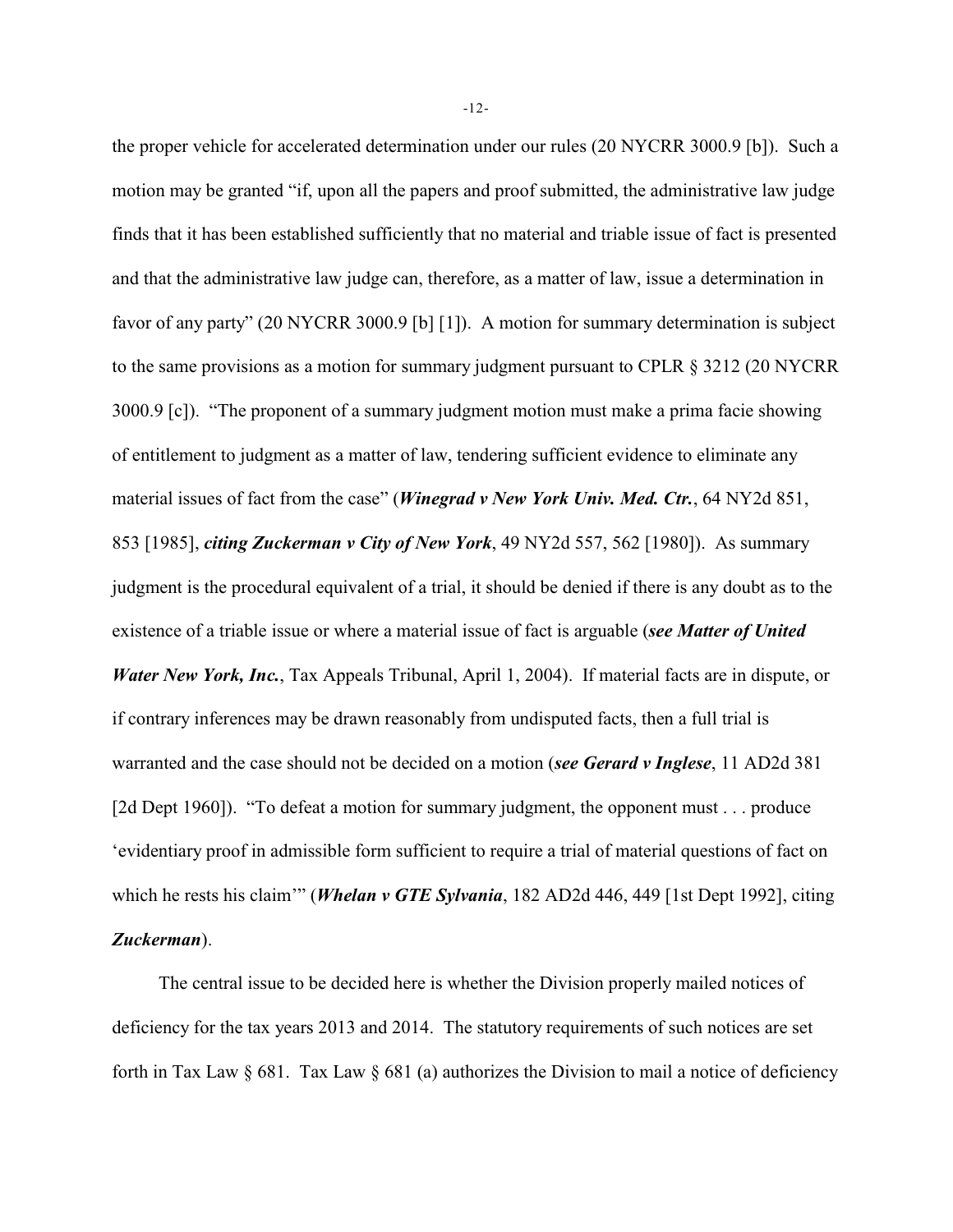by certified or registered mail to the taxpayer at his last known address, if it determines that there is a deficiency of income tax. A taxpayer may protest a notice of deficiency by filing a petition for a hearing with the Division of Tax Appeals within 90 days from the date of mailing of such notice (Tax Law §§ 681 [b]; 689 [b]). Alternatively, a taxpayer may contest a notice by filing a request for a conciliation conference with BCMS "if the time to petition for such a hearing has not elapsed" (Tax Law § 170 [3-a] [a]). It is well established that the 90-day statutory time limit for filing either a petition or a request for a conciliation conference is strictly enforced and that, accordingly, protests filed even one day late are considered untimely (*see e.g. Matter of Am. Woodcraft*, Tax Appeals Tribunal, May 15, 2003; *Matter of Maro Luncheonette*, Tax Appeals Tribunal, February 1, 1996). This is because, absent a timely protest, a notice of deficiency becomes a fixed and final assessment and, consequently, the Division of Tax Appeals is without jurisdiction to consider the substantive merits of the protest (*see Matter of Lukacs*, Tax Appeals Tribunal, November 8, 2007; *Matter of Sak Smoke Shop*, Tax Appeals Tribunal, January 6, 1989).

The Administrative Law Judge correctly stated that where timeliness of the filing of a protest is at issue, the initial inquiry is determining whether the Division has met its burden of showing the date and fact of mailing of the statutory notice (*see Matter of Katz*, Tax Appeals Tribunal, November 14, 1991). A statutory notice is mailed when it is delivered into the custody of the USPS (*Matter of Air Flex Custom Furn.*, Tax Appeals Tribunal, November 25, 1992). This means that the Division must show proof of its standard mailing procedure and proof that such procedure was followed in that particular instance in order to meet its burden of proving proper mailing (*see Matter of New York City Billionaires Constr. Corp.*, Tax Appeals Tribunal,

-13-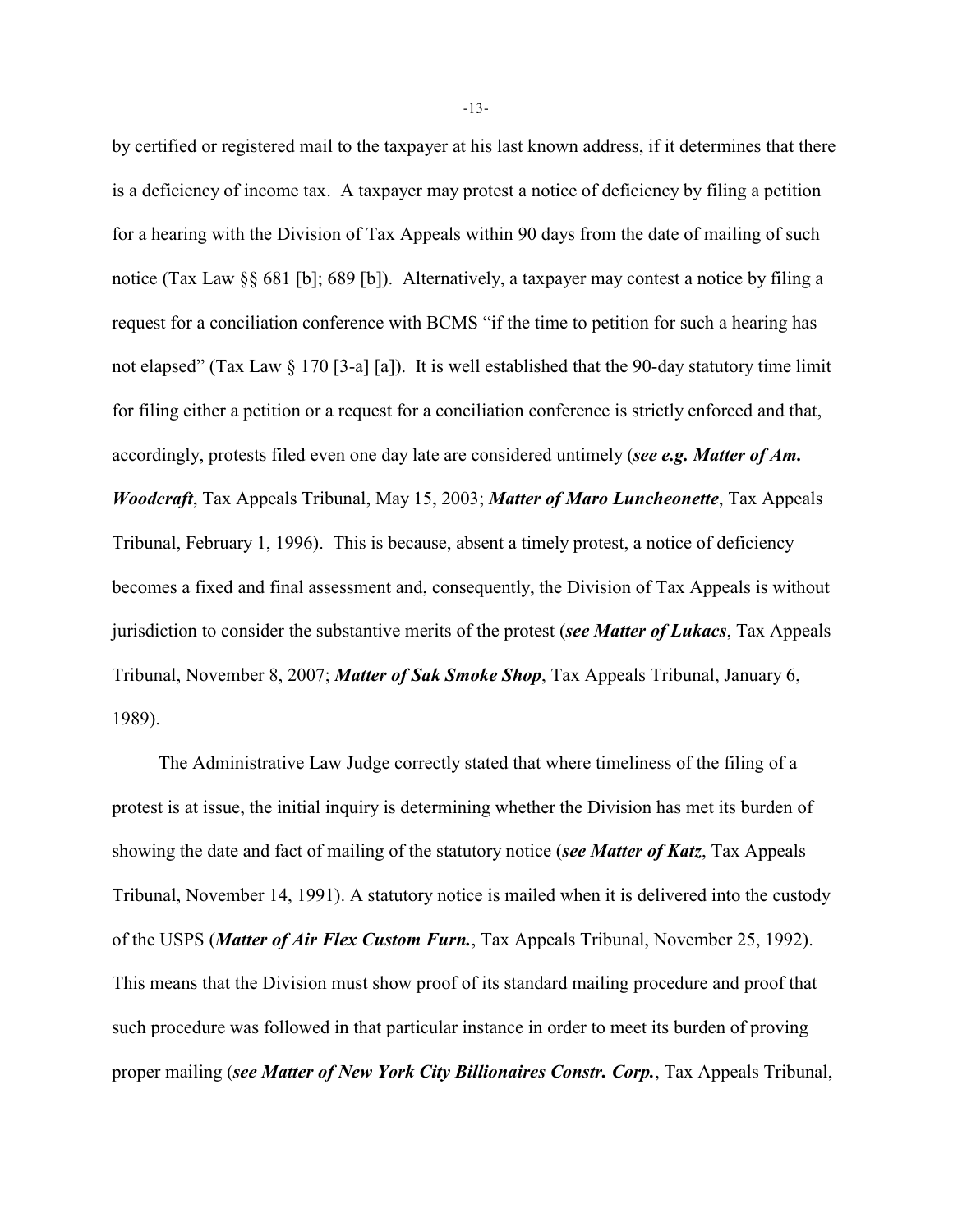October 20, 2011). As we held in *Katz*, proper mailing of the statutory notice includes the fact of mailing to the taxpayer's last known address (*id.*; *see also Matter of Novar TV & Air*

*Conditioner Sales & Serv.*, Tax Appeals Tribunal, May 23, 1991). Actual receipt of the notice is unnecessary; if it is mailed to the taxpayer's last known address, it is adequate for the purposes of the statute (*see Matter of Olshanetskiy*, Tax Appeals Tribunal, February 28, 2019). Here, we agree with the Administrative Law Judge that the CMRs and affidavits presented by the Division were sufficient to establish its standard mailing procedure and that the notices were mailed to the Schenectady, New York address on August 17 2016 and August 22, 2016, as claimed.

However, in order to prevail the Division bears the burden of showing that the statutory notices were sent to the taxpayer's last known address as part of its proof that it followed its own standard mailing procedure in this case. Tax Law § 691 (b) provides that "a taxpayer's last known address shall be the address given in the last return filed by him, unless subsequently to the filing of such return the taxpayer shall have notified the [Division] of a change of address." The Tax Law does not specifically set forth what constitutes appropriate notice of a change of address. Terms under article 22 are given the same meaning as when used in a comparable context in the laws of the United States relating to federal income taxes, unless a different meaning is clearly required (Tax Law  $\S 607$  [a]). Therefore, where the effect of a statutory notice conferring protest rights is at issue, it is appropriate to refer to federal case law and statutes regarding issuance of analogous statutory notices to clarify the meaning of the term "last known address" and to determine what constitutes appropriate notice of a change of address.

The "last known address" has been defined for federal purposes as the taxpayer's last permanent address or legal residence known by the IRS or the last known temporary address of a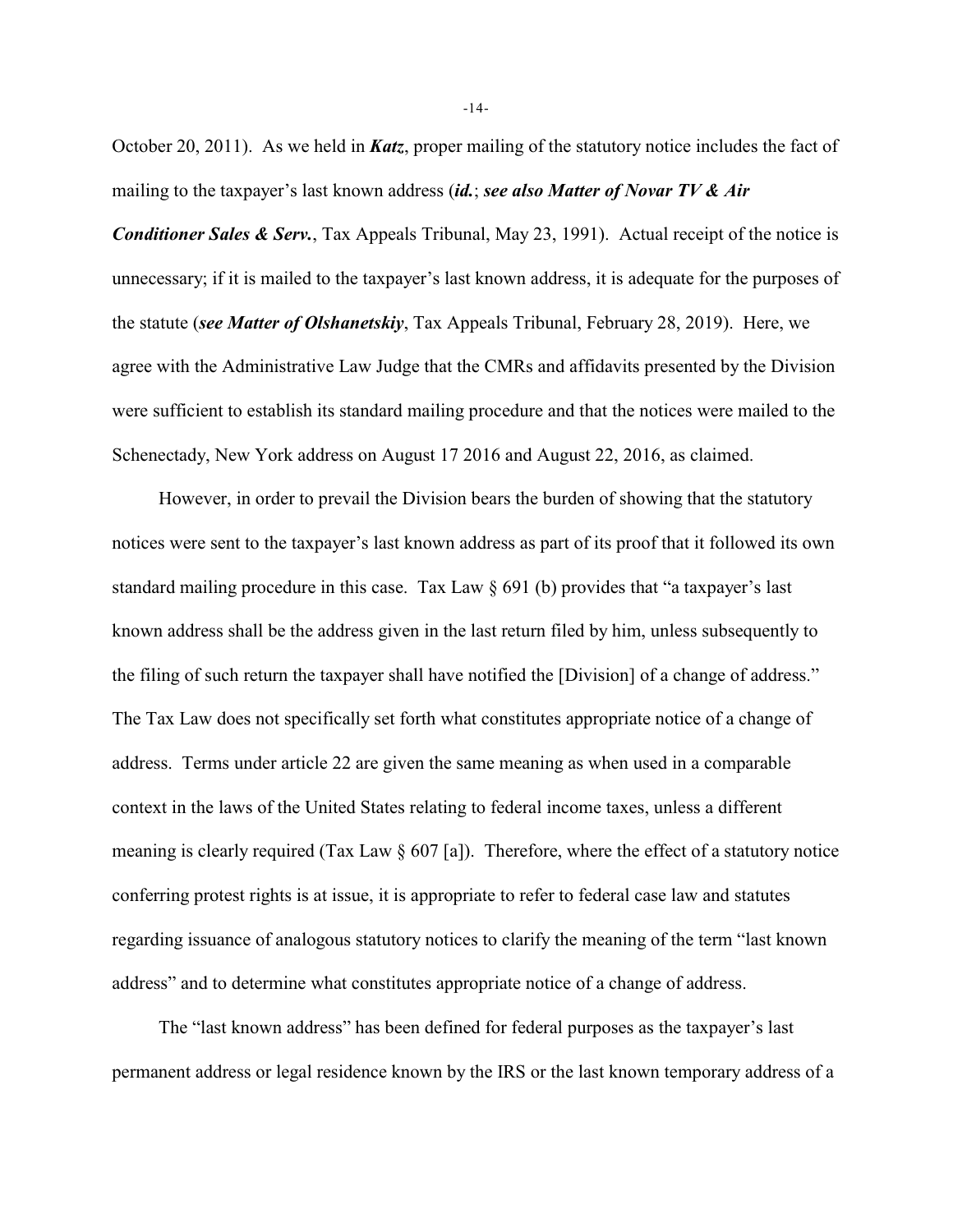definite duration to which the taxpayer has directed the IRS to send all communications (*see Sicari v Commr.*, 136 F3d 925 (2d Cir 1998); *Matter of Campos-Liz*, Tax Appeals Tribunal, January 12, 2017, citing *Alta Sierra Vista, Inc. v Commr.*, 62 TC 367, 374 [1974]), *affd* 538 F2d 334 [1976]). It is the address at which the IRS reasonably believed the taxpayer wished to be reached (*see Follum v Commr.*, 128 F3d 118 [2d Cir 1997] [the reasonableness of the Commissioner's belief as to what is the taxpayer's last known address is to be assessed as of the time of the IRS mailing]). "The relevant inquiry pertains to the Commissioner's knowledge rather than to what may in fact be the taxpayer's most current address in use. Administrative realities demand that the burden fall upon the taxpayer to keep the Commissioner informed as to his proper address" (*Alta Sierra Vista, Inc.* 62 TC at 374). Thus, for federal purposes, the address shown on the taxpayer's most recently filed return is his last known address unless the taxpayer has provided the IRS with "clear and concise notification" of any change in address (*see Follum v Commr.*; *Tadros v Commr.*, 763 F2d 89 [2d Cir 1985]).

Petitioner contends that he moved out of New York State on September 30, 2012 and that he began residing on a full time basis in Seoul, South Korea as of October 1, 2012. Despite this purported change in residence, however, petitioner continued using the Schenectady address when filing his tax returns. Each of the New York State nonresident and part-year resident income tax returns for 2012, 2014 and 2015 (the record does not include information regarding the 2013 return) were filed after petitioner claims to have moved out of New York, yet each of them lists Schenectady, New York as petitioner's mailing address (*see* finding of fact 5). The 2014 income tax return was the last return filed before the subject notices were issued. That return was dated October 15, 2015. The 2015 income tax return was dated October 17, 2016,

-15-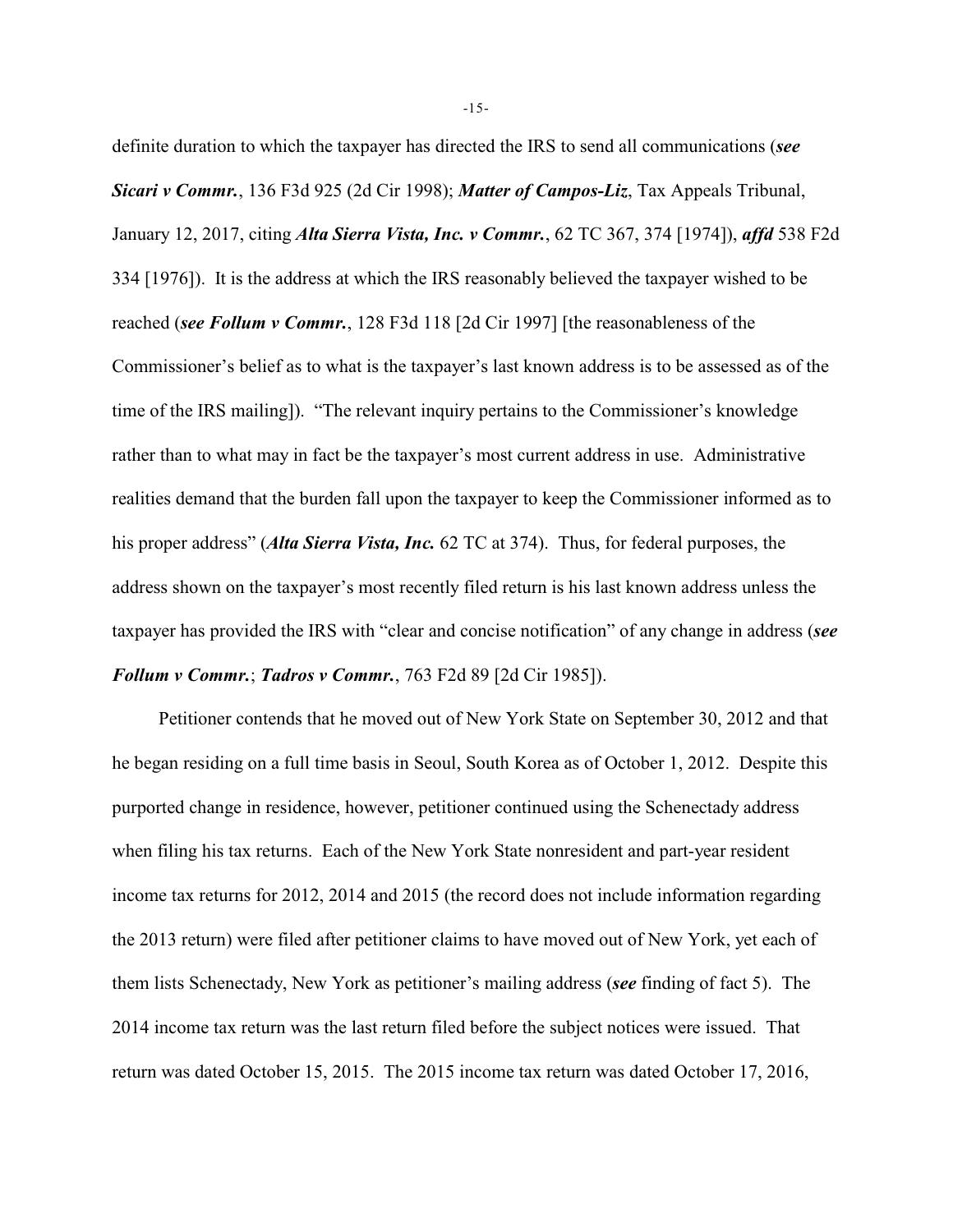and filed after the subject notices were issued. Furthermore, petitioner filed form IT-370 applications for automatic six-month extension of time to file for years 2013, 2014, 2015 and 2016 for Vinod and Renu Kallianpur, all using the Schenectady address (*id*.).

In early 2016, the Division selected petitioner's 2012 income tax return for review and possible residency audit. The Division notified petitioner of the audit and requested residency documentation in separate letters dated January 4, 2016 and January 5, 2016 that were mailed to petitioner's Schenectady address. Thereafter, on March 9, 2016, the Division mailed a statement of proposed audit changes for the 2012 tax year and on May 25, 2016, it mailed a notice of deficiency for 2012. Both were mailed to the Schenectady address. On July 1, 2016 and July 5, 2016, the Division sent to petitioner's Schenectady address statements of proposed audit changes for tax years 2014 and 2013, respectively.

Petitioner does not allege that he notified the Division of a change of address to South Korea anytime prior to July 5, 2016 nor does he contend that he did not receive any of the aforementioned mailings made to the Schenectady address. To the contrary, petitioner filed a timely request for conciliation conference with BCMS relative to the tax year 2012 notice of deficiency on July 14, 2016. He used the South Korea address on that request. Apparently, at the same time, he also requested a conciliation conference to address the notices of proposed audit changes for 2013 and 2014 (*see* finding of fact 15). BCMS responded by sending two letters to petitioner, and for the first time, used the South Korea address. On July 22, 2016, BCMS advised petitioner that it rejected his request for a conciliation conference relative to the 2013 and 2014 tax years as premature, since notices of deficiency had not yet been issued for those years (*id.*). In the second letter, on July 25, 2016, BCMS acknowledged receipt of the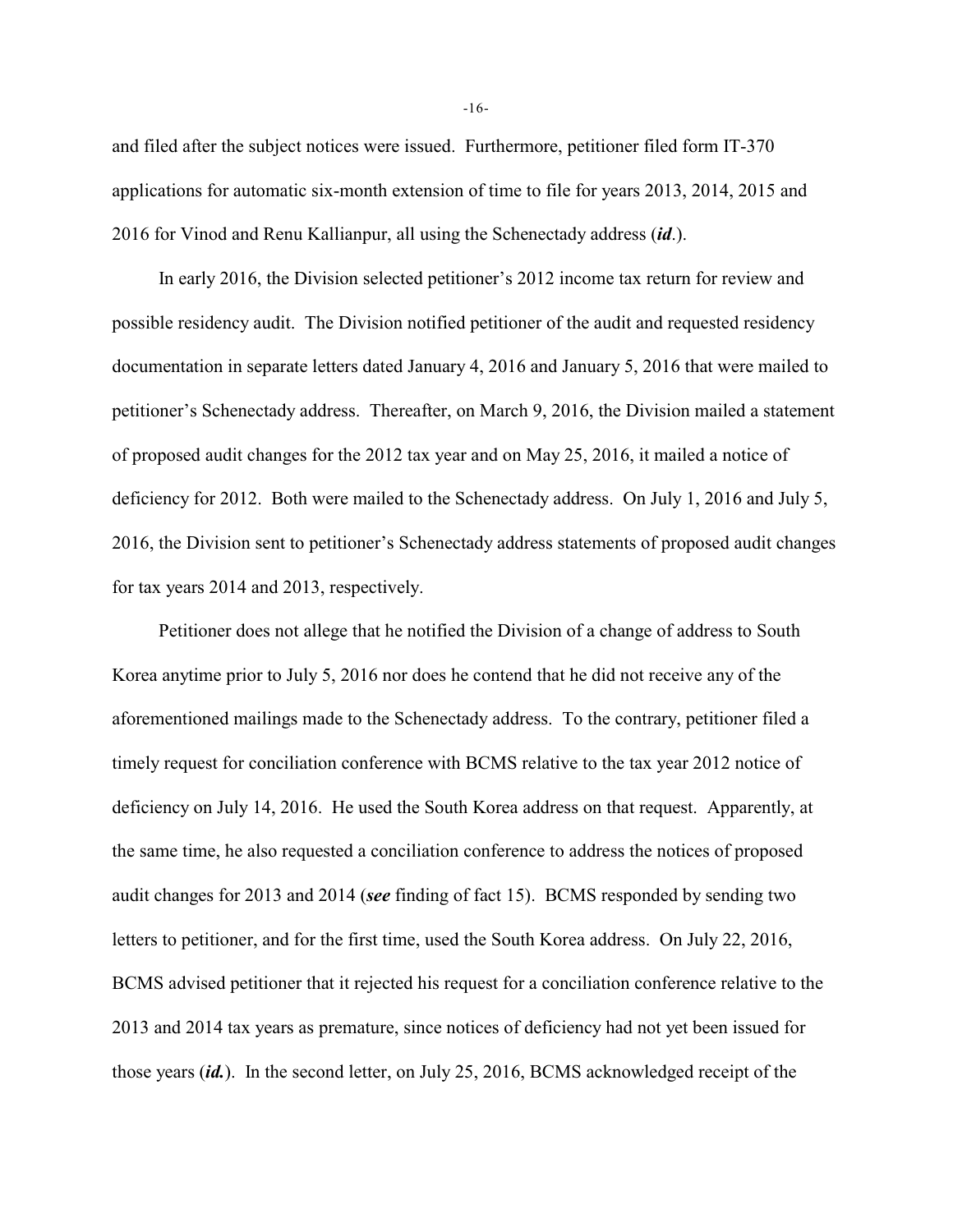request for conciliation conference for the 2012 tax year and indicated that a conference would be scheduled in the near future (*id.*). As noted previously, the subject notices of deficiency for 2013 and 2014 were mailed soon thereafter, in August 2016, to the Schenectady address.

Petitioner allegedly became aware of the notices of deficiency for 2013 and 2014 only after his attorney sent a letter to the Division on December 28, 2016 (*see* finding of fact 17). On March 28, 2017, the Division responded by letter indicating that notices had been issued in August of the previous year. Petitioner's counsel received copies of the subject notices of deficiency from the Division on April 20, 2017 and filed a request for conciliation conference on petitioner's behalf on April 24, 2017. On May 12, 2017, BCMS issued a conciliation order sent to petitioner's South Korea address dismissing the request as untimely.

Petitioner asserts that the address listed on the July 14, 2016 request for conciliation conference constitutes notification of a change of address (*see* finding of fact 15). We do not agree. A request for conciliation conference is not a "return" and the address on such a document cannot establish petitioner's last known address without more information (*see Beard v Commr.*, 82 TC 766 [1984], *affd* 793 F2d 139 [6th Cir 1986] [most commonly, a return is a document that is used to report a tax liability]). "In order to supplant the address shown on the most recent return, a taxpayer must clearly indicate that the former address is no longer to be used" (*Hyler v Commr.*, 84 TCM 717 [2002], *affd without published opinion* 104 Fed Appx 13 [9th Cir 2004], *citing Tadros v Commr.*). Here, petitioner did not indicate on the request that he had permanently moved. Neither did he mention the Schenectady address or indicate that it was no longer to be used *(see Tadros v Commr.*). Thus, we agree with the Administrative Law Judge that the address on the request for conciliation conference did not amount to clear and concise notification to the Division that petitioner changed his address permanently and that he no longer

-17-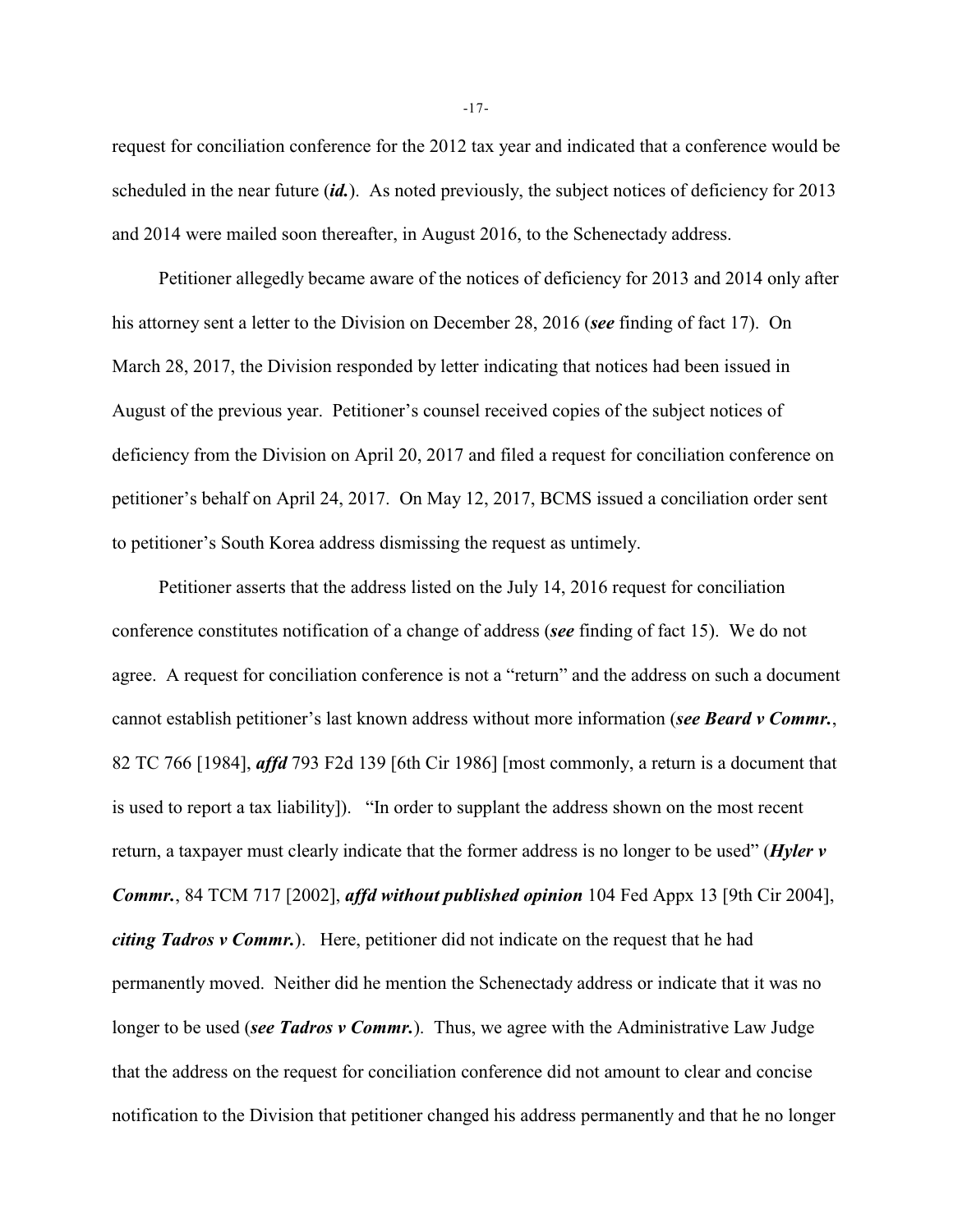wished to receive notices at the Schenectady address (*see King v Commr.*, 857 F2d 676 [9th Cir 1988] [correspondence bearing an address different from that on the most recent return does not, by itself, constitute clear and concise notice]).

As stated above, the burden is on the taxpayer to keep the Division informed as to his or her proper address (*see Alta Sierra Vista, Inc. v Commr.*). That is not to say, however, that the Division has no obligation to exercise reasonable diligence to ascertain the taxpayer's correct address if, prior to the mailing of a statutory notice, it has become aware that the address last known to the agency may be incorrect (*see Follum v Commr.).* Where it is shown that the Division has failed to exercise reasonable care in determining an address, a notice sent to the wrong address will not satisfy the statutory requirement, and the 90 day period will not begin to run (*see Tadros v Commr.*).

In determining whether the Division used reasonable diligence in ascertaining petitioner's last known address, we must consider the information the Division had at the time it mailed the subject notices of deficiency (*see Sicari v Commr.*). Further, we must examine the totality of the circumstances and balance the relevant factual elements surrounding the controversy (*see King v Commr.*). The fact that the Division was auditing petitioner's residency status clearly indicates its awareness of a possible change of address. Further, the Division, through BCMS, responded to petitioner's request for conciliation conference by mailing two letters to the South Korea address. Those facts are counterbalanced by the fact that petitioner continued to report the Schenectady address on his tax returns and extension requests after his claimed move to South Korea. In addition, prior to the mailing of the subject notices, petitioner had never provided the Division with notice of a change of address or direction to no longer use the Schenectady address. Further weighing in favor of the Division is the fact that petitioner has not alleged or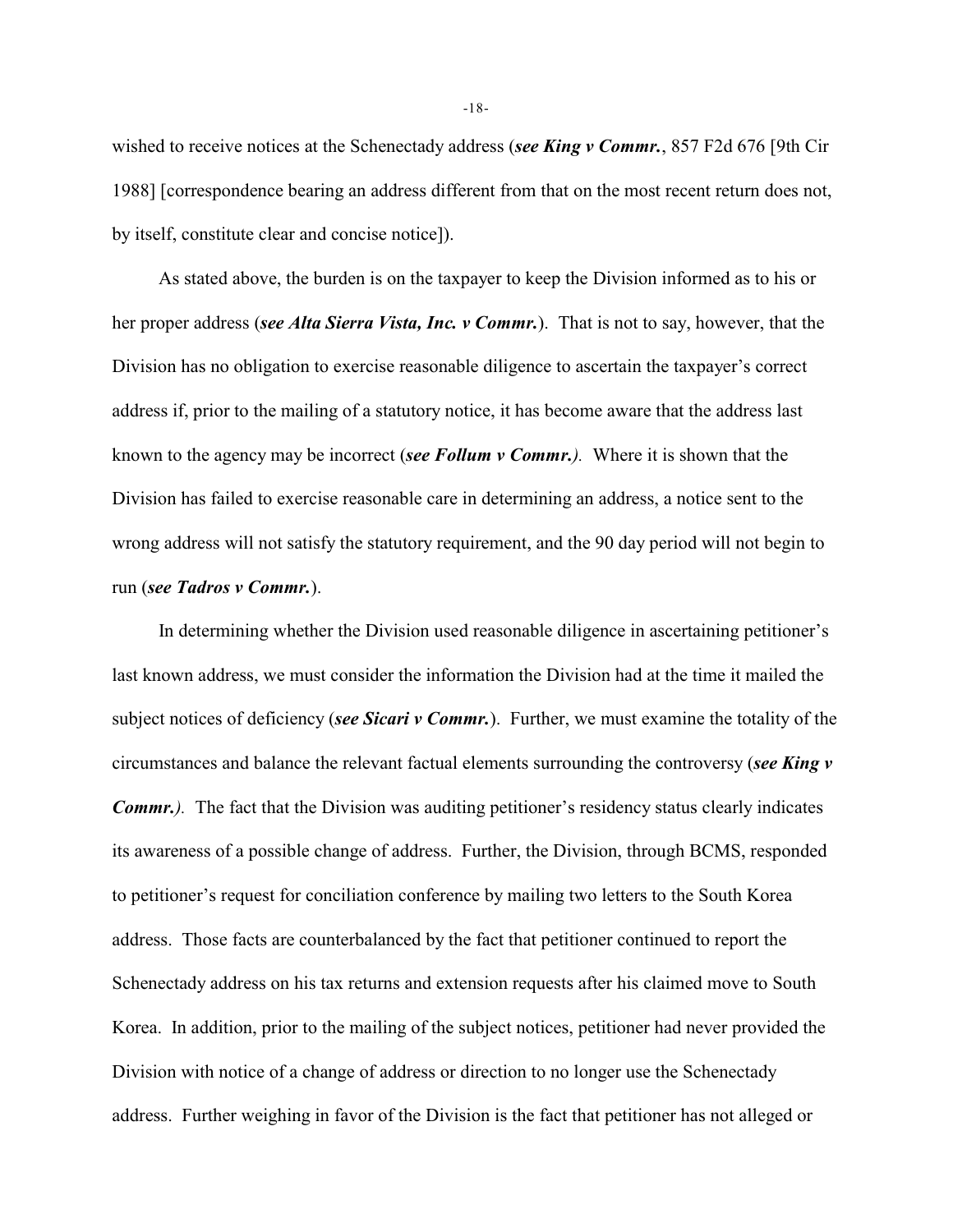presented evidence to show that any of the correspondence sent by the Division to the Schenectady address from early January 2016, including the subject notices, was not received by him or was returned to the Division by the postal service. Indeed, petitioner's request for conciliation conference evidences the fact that he received the notice of deficiency for the 2012 tax year and the notices of proposed audit findings for 2013 and 2014, which were sent to the Schenectady address the month before the subject notices were mailed there. Thus, unlike the circumstances in *Sicari* and some other "last known address" cases (*see e.g., Gaw v Commr.*, 45 F3d 461 [DC Cir 1995]), we do not find that the Division was put on notice that the Schenectady address was ineffective or incorrect. To the contrary, in view of petitioner's continued course of conduct in filing his returns and requests for extension using the Schenectady address after his claimed residency began in South Korea, it was reasonable for the Division to believe that petitioner wished to continue using that address, particularly when there was no clear and concise notification or direction to change his address to South Korea (*see Follum v Commr.*). Viewing all of the circumstances as they were at the time the notices were issued, the Division acted reasonably and cannot be faulted for using the address on the last filed return when faced with two addresses for petitioner corresponding to different locations. Accordingly, we find that the Division exercised the requisite diligence in relying on the address used in petitioner's last filed return when it mailed the subject statutory notices.

Finally, petitioner asserts that the Administrative Law Judge failed to address a material issue of fact in that the Division employee overseeing the instant residency audit stated to petitioner's attorney in a telephone conversation that she had spoken with her supervisor and that the "department agreed that it had failed to deliver the notices of deficiency to the correct address." Petitioner's attorney submitted an affidavit based on that conversation in opposition to

-19-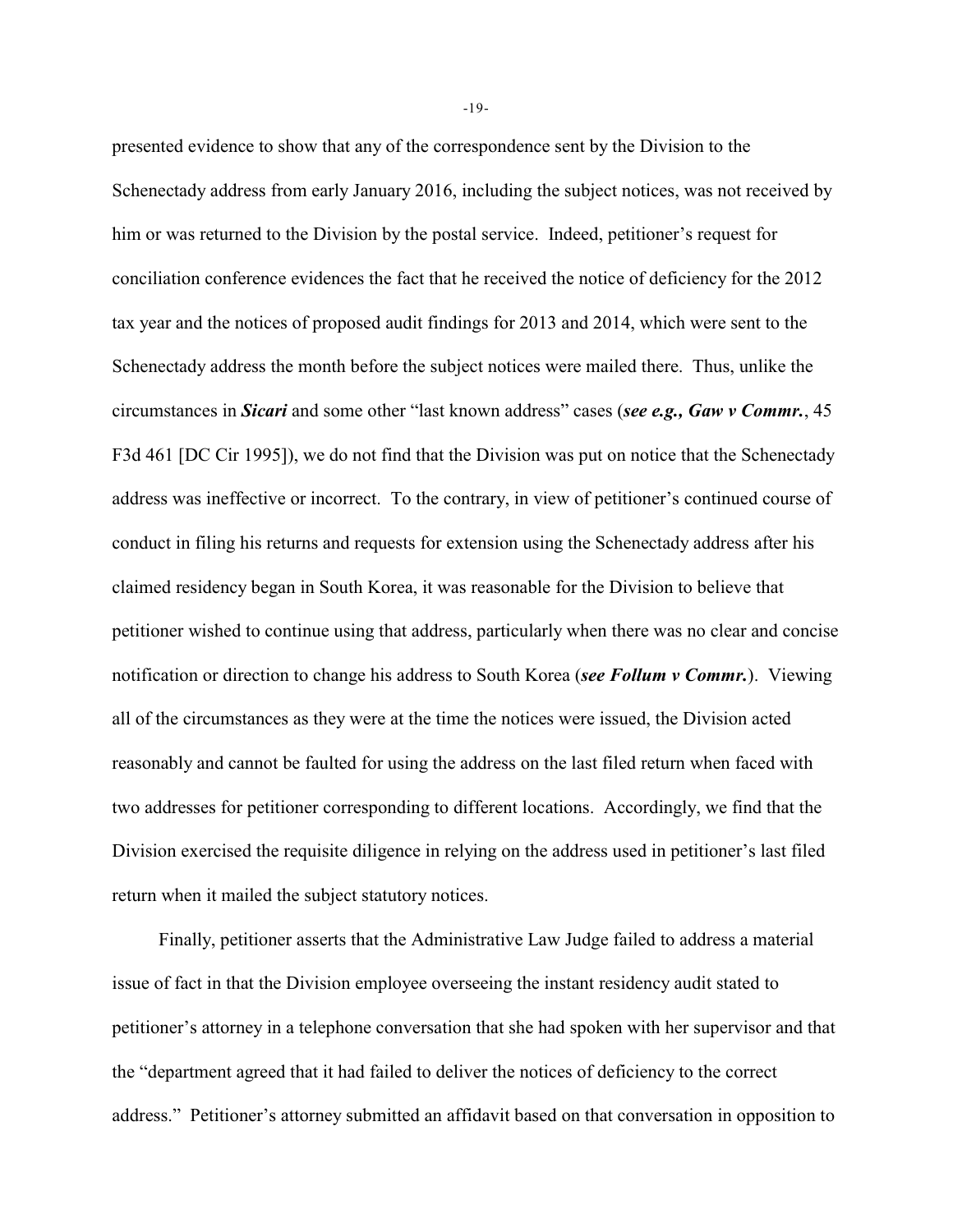the Division's motion below. As stated above, an opponent of a motion for summary judgment must come forward with evidentiary proof in admissible form sufficient to require a trial (*see*

*Zuckerman v City of New York*). Here, the attorney's affidavit presented an opinion of a Division employee, with no apparent authority to speak on behalf the Division, on a matter of law. Such evidence is insufficient to raise a material issue of fact to require a hearing in this matter.

Accordingly, it is ORDERED, ADJUDGED and DECREED that:

- 1. The exception of Vinod Kallianpur is denied.
- 2. The determination of the Administrative Law Judge affirmed;
- 3. The petition of Vinod Kallianpur is denied; and

4. The May 12, 2017 conciliation order dismissing petitioner's request for conciliation conference is sustained.